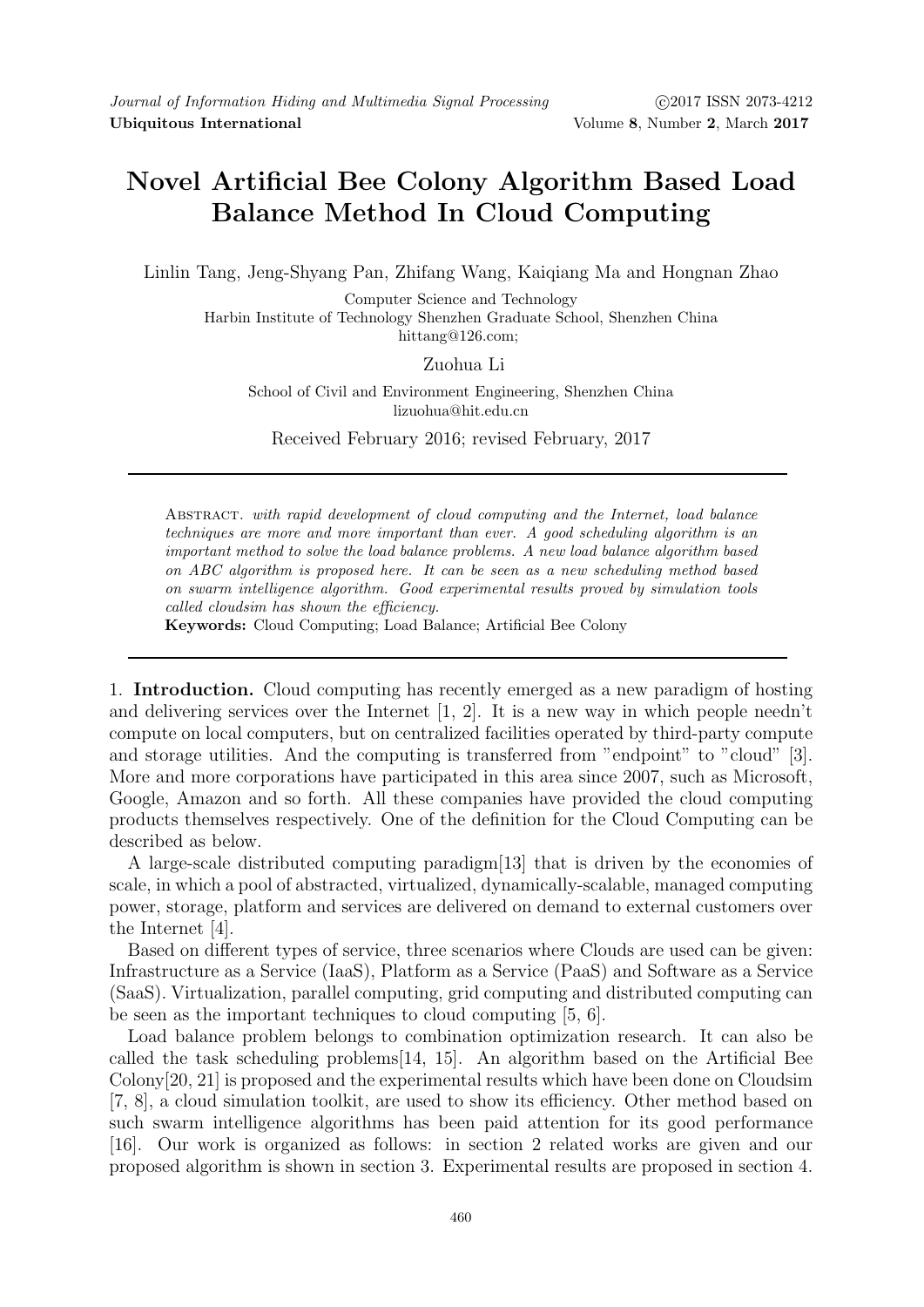Conclusion and some future work is described in section 5. Acknowledgment is in section 6.

### 2. Related work.

2.1. Methods and Algorithms for Load Balance Problems. As shown in the above introduction part, the rapid development of the computer network and Internet applications show that the load balance in cloud computing has been widely used to improve the system response time and enhance utilization of system resources[9]. Generally speaking, some important and famous development time and events can be summarized as follows.

(1)1996-1999: Finding opportunities: starting stage

 $(2)2000-2003$ : Developing in enterprises [10]

(3)2003-2005: Network upgrading

(4)2006-2008: Load Balance upgrading: application development

(5)2006: Google CEO Eric Schmidt first put forward the notion of cloud computing on SES San Jose 2006

(6)After 2006, cloud computing as an important part of load balance has been widely spread

Load balance algorithm is related to consumer requirements and system efficiency. It is worth to say that the load balance problem is an NP problem, and most of the optimization algorithms for it are sub-optimal algorithm[11, 12]. In fact, performance of an algorithm is restrained by many factors, such as the complex network environment, different performance of nodes, servers, hosts and so on.

2.2. Cloudsim Experimental Platform. Cloudsim is cloud computing imitating software developed by the University of Melbourne and Gridbus in 2007. Its basic frame is shown in the following figure 1.

| <b>User code</b><br>Simulation         | Cliniad                              |                       | User                              |                               | Application                           |  |  |
|----------------------------------------|--------------------------------------|-----------------------|-----------------------------------|-------------------------------|---------------------------------------|--|--|
| Specification                          | $\cdots$<br>Scenario<br>Requirements |                       |                                   |                               | Configuration                         |  |  |
| Scheduling<br>Policy                   |                                      |                       | <b>User or Data Center Broker</b> |                               |                                       |  |  |
| CloudSim                               |                                      |                       |                                   |                               |                                       |  |  |
| User<br>Interface<br><b>Structures</b> |                                      | <b>Cloudiet</b>       |                                   | Virtual<br>Machine            |                                       |  |  |
| VM<br><b>Services</b>                  |                                      | Cloudlet<br>Execution |                                   | VM<br>Management              |                                       |  |  |
| Cloud<br><b>Services</b>               | VM<br><b>Provisioning</b>            | CPU<br>Allocation     | Memory<br><b>Allocation</b>       | Storage<br><b>Allocation</b>  | <b>Bandwidth</b><br><b>Allocation</b> |  |  |
| Cloud<br><b>Resources</b>              | Events<br>Handling                   | Sensor                |                                   | Cloud<br>Coordinator          | <b>Data Center</b>                    |  |  |
| Network                                |                                      | Network<br>Topology   |                                   | Message delay.<br>Calculation |                                       |  |  |

Figure 1. Basic frame of CloudSim

Generally speaking, there are three layers in CloudSim, including the cloudlets layer, the VMs layer and the datacenter layer. The cloudlets layer is provided by service providers to users for simulating apps. The second layer is the VMs layer which offers virtual machines to process tasks. The last one is the datacenter layer which is the cloud computing system.

# 3. OUR PROPOSED METHOD.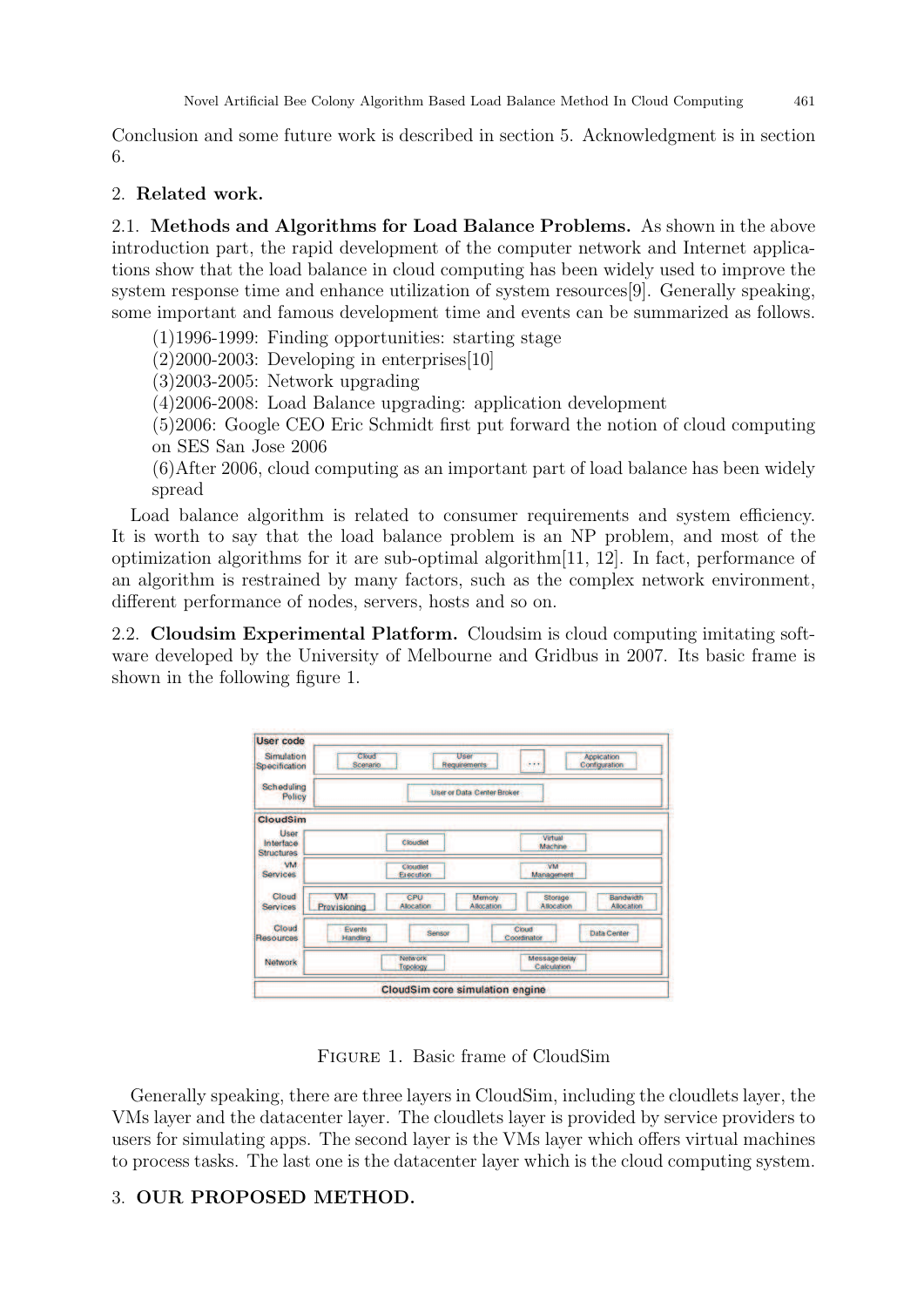3.1. Parameter Settings. In order to describe the whole designed systems, the VMs and the cloudlets should be established firstly. So, their parameters based on the actual system should also be set in advance. Parameters of a VM show the characteristics of the VM, such as memory, storage, bandwidth and so forth. A task, which has a pre-assigned instruction length and amount of data, is represented by a cloudlet.

The parameters of a VM can be described as follows:

1) The identification of the VM is defined as vmid. It is the unique symbol of the VM that is used to distinguish different VMs in the system.

2) MIPS are the millions of instructions per second which is used to show the computing speed. It is a fundamental variable to measure the speed of CPUs.

3) The image size is defined as size. It is the size of storage in a VM and is used to set available space.

4) The ram describes VM memory. As long as the computer is running, operation data will be transferred to the memory. When the tasks are completed, the results will be sent from the ram.

5) The BW is described for the bandwidth. It represents that how much data can be transmitted in a fixed period, and it also shows capacity of transmitting data in the transport pipeline.

6) The number of cups is pesnumber.

7) The virtual machine manager name is  $VMm$ .

The parameters of cloudlet can be described as follows:

1) The cloudlet is marked as id. It is the unique symbol of a cloudlet in the overall system, so that we can use it to distinguish different cloudlets.

2) The length of a cloudlet is recorded as length. It refers to the size of a cloudlet that if a VM can finish the applied task depending on.

3) The size of a file is described as *filesize*.

4) The size of an output file is outputsize. After tasks are completed, it figures the size of the cloudlets that will be output.

5) The utilization of a cloudlet is utilizationModel.

3.2. Mathematical Model. The load of virtual machines discussed in this paper is expressed by the number of cloudlets and the capacity of VMs [17]. As shown in the following formular (1).

$$
LOAD = MIPS * NumCPU + BW \tag{1}
$$

As shown in the above formula, LOAD is the capacity of CPU, the MIPS gives millions of instructions per second, the  $NumCPU$  illustrates the number of cups, and the BW presents the bandwidth.

In fact, capacity of a VM's load is based on the MIPS, the number of CPU and the bandwidth.

First of all, we will give the definition of load balance. It is based on the variance of the tasks lengths sum and is scheduled by every VM shown as below.

$$
P_i = F_i / \sum_{j=1}^{vmNum} F_j
$$
 (2)

In the above formular (2),  $P_i$  is the percentage of a VM tasks length in all VMs.  $F_i$  is the length of scheduled tasks of a VM that describes the load.

At last, we introduce a judgment of load balance as shown in the following formulation (3).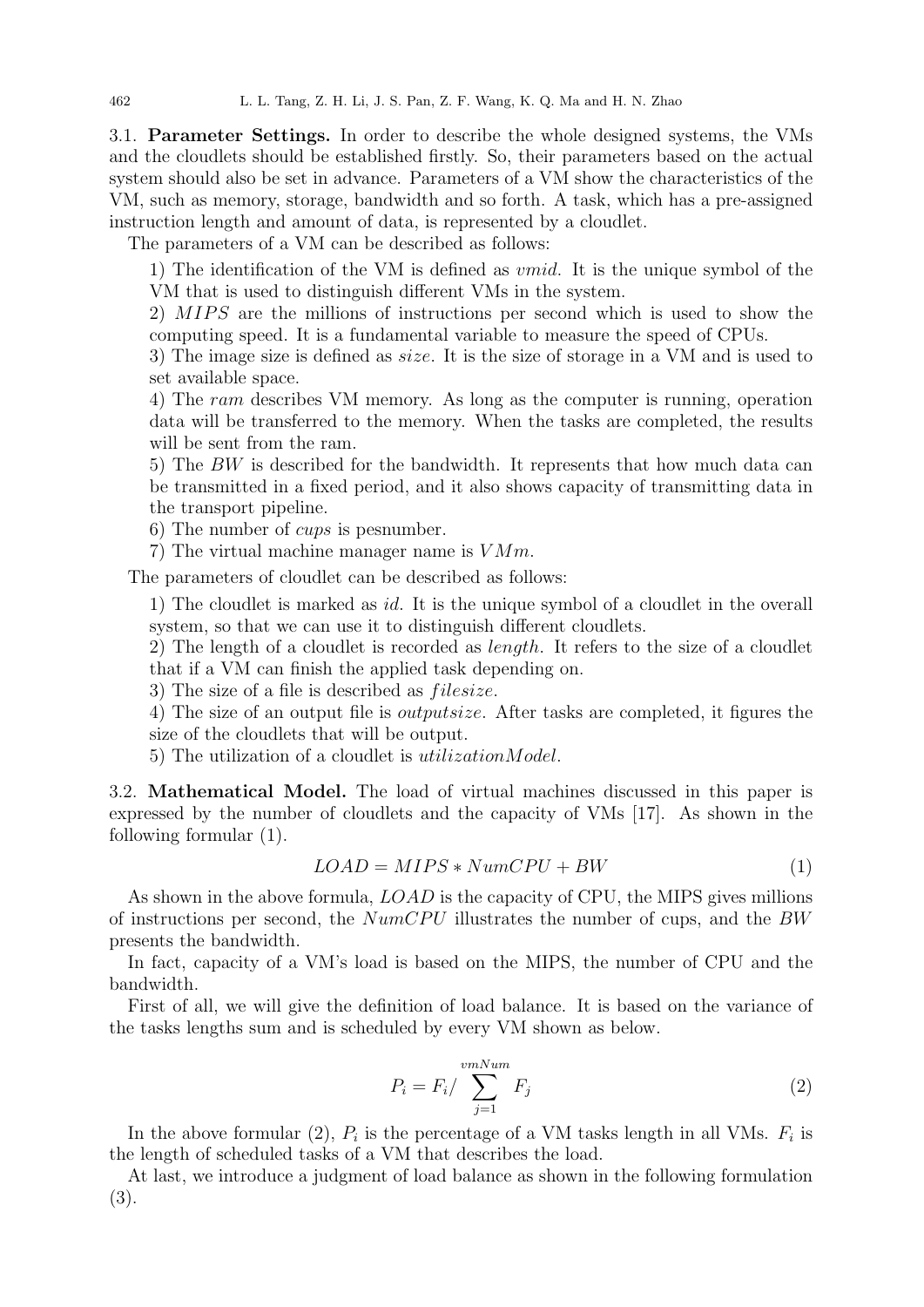$$
bla = \sqrt{\sum_{j=1}^{vmNum} \left( \left( \sum_{i=1}^{vmNum} P_i \right) /vmNum - P_j \right)^2 /vmNum}
$$
 (3)

Here, the  $vmNum$  is the number of all VMs and the variance represents average rate about the load of a VM accounting to the load of all VMs.

3.3. Tasks Scheduling Algorithm. Tasks scheduling algorithm is aimed at searching the better solutions for a tasking assignment system at one time. In other words, it gives a locally optimal solution. It means that the algorithm cannot have access to the optimal solutions for all problems, whereas it can produce a wide range of optimal approximate solutions for the global optimal solutions [18, 19].

The scheduling algorithm in this paper is represented as follows:

1) Initialization: Initialize all parameters of VMs and cloudlets. Based on the actual environment which we need in our projects, they are set.

2) **Selection**: According to the rate  $(n\%)$ ,  $n\%$  of all VMs are chosen as a sample to implement the NO.i task. At this step, we will choose the optimal VM in all selected VMs by formulation (2). Because of less VMs, the efficiency can be accepted.

3) Iteration: After choosing a VM, due to the randomness of the VM selected in the Step 2, here, you can utilize the iteration formulation for searching a more efficient VM to implement the task. The iteration formulation which we can find a more optimal solution according to it can be shown in the following formulation (4).

$$
LOADi(t+1) = LOADi + \phi (LOADi(t) - LOADk(t))
$$
\n(4)

In the above formulation, the iterative times is represented by t, and  $\phi$  is a random number between 0 and 1. Through the iteration, a better solution to scheduling the task to VMs will be got.

4) Judging overload: After computing "bla", we can judge if the current system is overloaded or not. According to the result, we decide whether we will use the limited formulation to balance the system or not. If the system is balanced, then go to the Step 6. Otherwise go to the Step 5.

5) Limited: If the result in the Step 4 presents the current system is overloaded, we will use the formulation below for renewing the system to schedule the task to another VM. The limited formulation is as show in the following formulation (5).

$$
LOAD_i = LOAD_i + r * (LOAD_{max} - LOAD_{min})
$$
\n(5)

6) Judging balance: If the system is not balanced, then judge the loop ends and based on the result make a decision to decide whether to go to Step 3 or not. Otherwise the system distributes the tasks directly.

7) Judging end: By judging whether there is another task, we will go back to the Step 2 or stop the process.

Generally speaking, the tasks are scheduled to a better VM. Its advantage is that the system can be avoided to be overloaded; the algorithm makes all tasks scheduled more efficiently.

The whole process can be shown in the following figure 2.

In our algorithm, the balance criteria are aimed at implementing the program under the circumstances that can be controlled. It can keep balance of the system in the current environment. At last, when all VMs are overloaded and there are remnant cloudlets not to be processed, tasks will be scheduled based on a random method.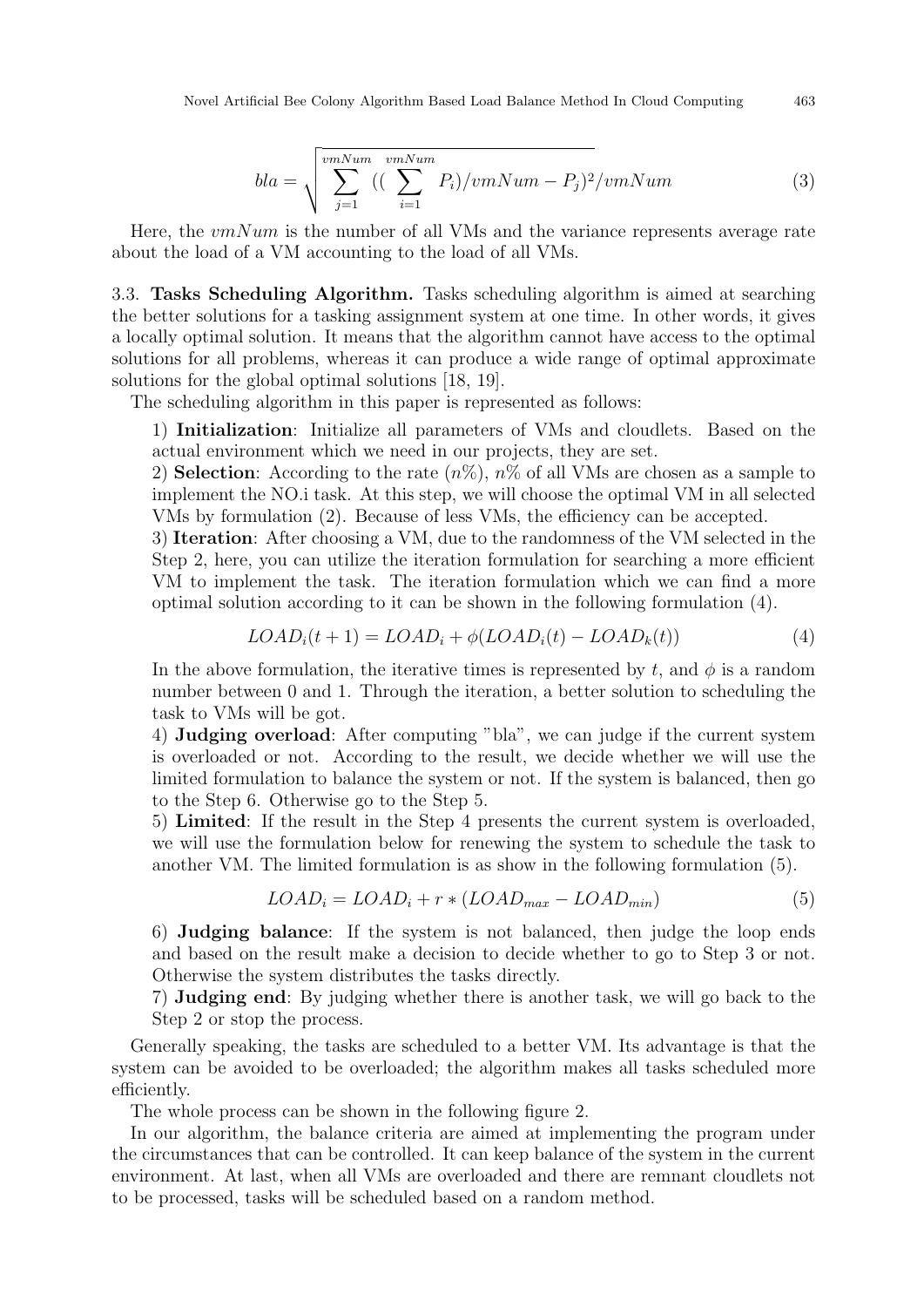

Figure 2. The proposed ABC algorithm based load balance method

4. EXPERIMENTAL RESULTS AND ANALYSIS. To show the efficiency and the accuracy of our proposed ABC algorithm based on load balance method, the CloudSim is used for testing and giving some experimental results.

In the first experiment, 350 cloudlets, 30 VMs and 750 cloudlets, 70 VMs are used in the experiments respectively. Some results are described in the following figure 3. The detailed experimental results are shown in the following tables corresponding to the above two curves in figure 3.

The above graph illustrates that there is a fluctuation between 10000 and 50000. It is that because the algorithm is an intelligent and random algorithm. The intelligent algorithm which does not produce a constant value is a dynamic random algorithm.

The second experiment gives the results when the number of cloudlets and the number of VMs change simultaneously. As shown in the following figure 4. And the table 2 shows the detailed data in this experiment.

In the above figure, when the ratio of cloudlets and VMs is fixed in every group, with the number of cloudlets and VMs increasing simultaneously, the lines all fluctuate. The worst line sharply climbs between the first and fifth group. After that until the tenth group, it has a fluctuation from the value 20000 to 70000. Because of the intelligent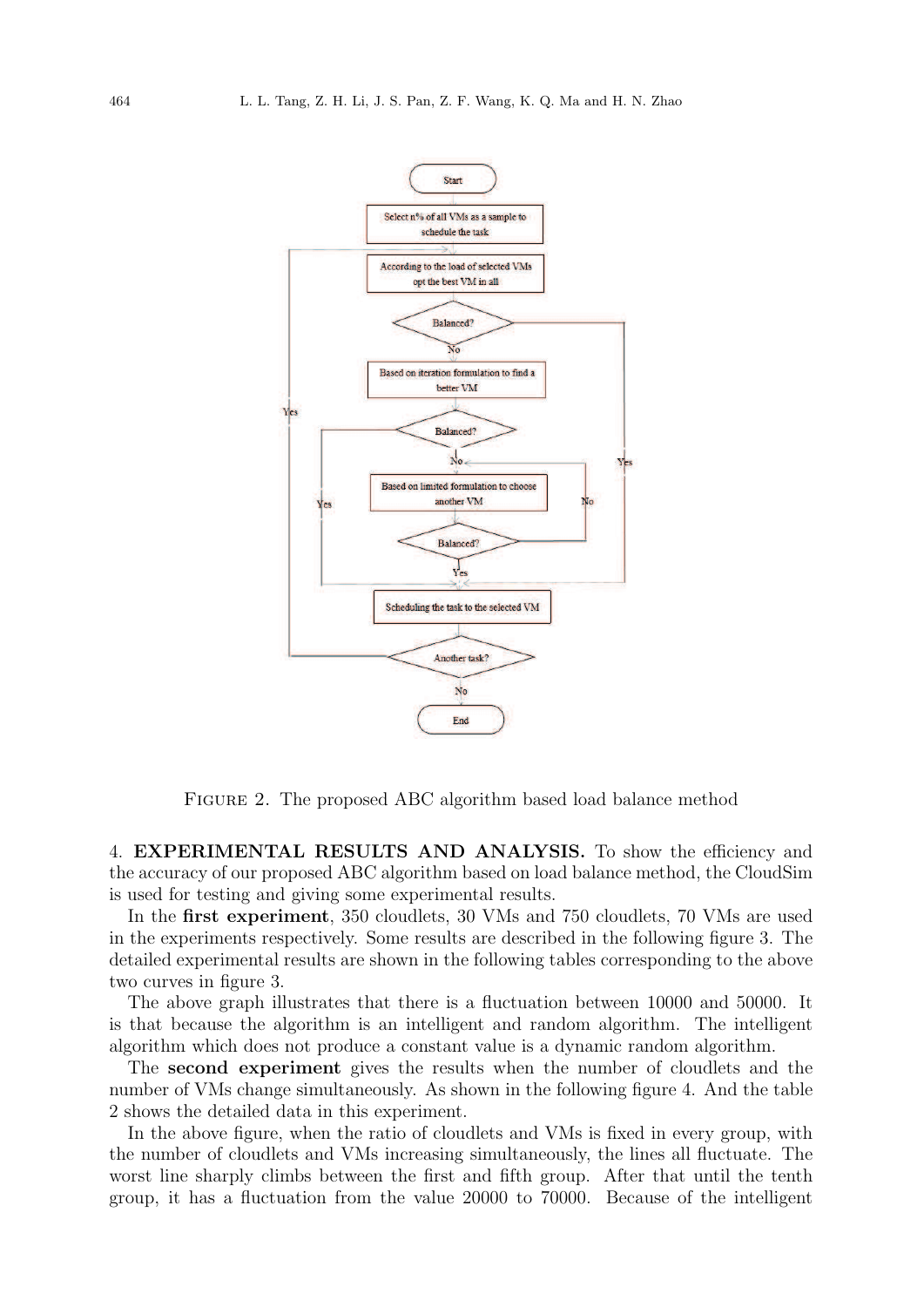

FIGURE 3. The results in the first group

TABLE 1. Detail data for experiment 1

(a) 16 times testing "finish time" results for 70 VMs and 750 Cloudlets

|          | $31349.53 \pm 20083.28 \pm 33729.2$ |                     | 23945.36  | 23914.7  |
|----------|-------------------------------------|---------------------|-----------|----------|
| 32920.51 | 33552.31   23413.74                 |                     | - 32866.8 | 31647.99 |
| 31413.04 | 25476.38                            | 49233.06   31578.18 |           | 23515.54 |
| 21933.93 | 35610.36 24949.06 31209.13 31800.49 |                     |           |          |

(b) Results for 30 VMs and 350 Cloudlets

| $31643.31$   11309.4   16030.74   22470.5   47741.43               |         |                     |  |
|--------------------------------------------------------------------|---------|---------------------|--|
| 22659.38   29474.47   22358.58   30478.46   22208.69               |         |                     |  |
| 21142.57   30029.56                                                | 26066.7 | 14929.83   21855.76 |  |
| $32606.21 \mid 31522.05 \mid 28731.22 \mid 30811.19 \mid 19660.03$ |         |                     |  |



FIGURE 4. The results in the second group

algorithm, the worst line shows some random results. However, the best line remains stable during the first and sixth group and then there is a slight fluctuation. Finally, a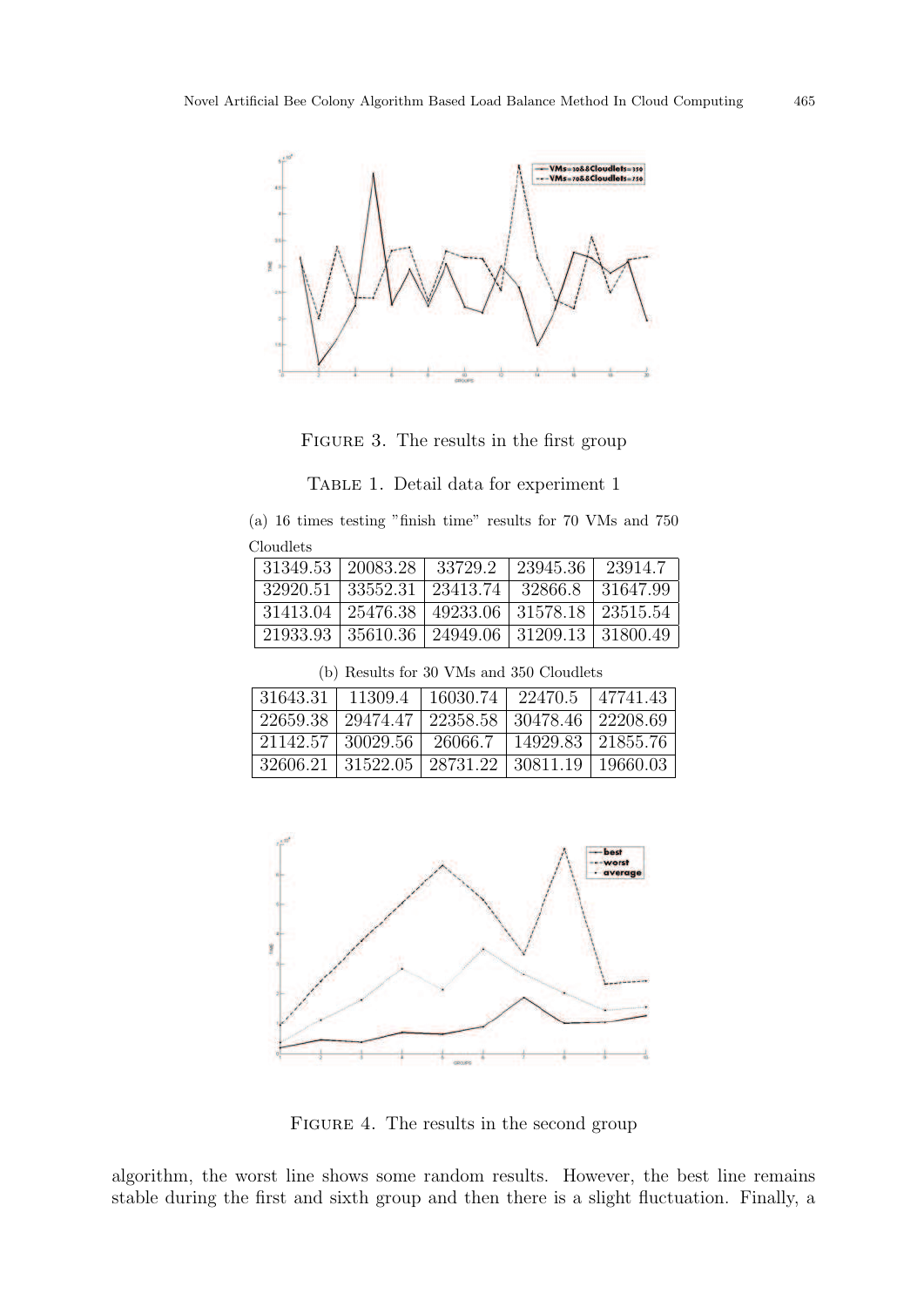Table 2. Parameters and results in the experiment 2

 $(a)$ 

|             |         | $\mathcal{U}$ |          |          |          |
|-------------|---------|---------------|----------|----------|----------|
|             |         | 2             | 3        |          | 5        |
| <b>VMs</b>  | 10      | 20            | 30       | 40       | 50       |
| Cloudlets   | 100     | <b>200</b>    | 300      | 400      | 500      |
| <b>Best</b> | 1957.91 | 4529.31       | 3808.55  | 6929.32  | 6401.9   |
| Worst       | 9432.57 | 24110.44      | 37572.82 | 50335.75 | 63061.89 |
| Average     | 3632.91 | 11347.72      | 17918.12 | 28429.51 | 21287.72 |

| (b)         |         |          |          |          |          |  |
|-------------|---------|----------|----------|----------|----------|--|
|             | 6       |          | 8        | 9        | 10       |  |
| <b>VMs</b>  | 60      | 70       | 80       | 90       | 100      |  |
| Cloudlets   | 600     | 700      | 800      | 900      | 1000     |  |
| <b>Best</b> | 8836.42 | 18710.71 | 10001.59 | 10409.98 | 12736.28 |  |
| Worst       | 51454.2 | 33145.77 | 68567.37 | 23156.78 | 24230.93 |  |
| Average     | 34977.3 | 26458.91 | 20223.36 | 14524.97 | 15589.29 |  |

gentle grow occurs in the average line till to the fourth group. Furthermore, the average line decreases slowly after a fluctuation.

5. CONCLUSIONS. Based on the ABC algorithm, we propose a load balance method to solve the load problems on the Internet. Experimental results prove its efficiency.

A load balance method based on the ABC algorithm for cloud computing has been proposed in this paper. This is a good method that the ABC algorithm is used in solving the load balance problems. It can schedule the tasks to reasonable VMs and keep the system under the balanced circumstance. Due to the lots of experiments, we can get a conclusion that the algorithm can complement the load balance and meet the requirements from the clients.

Additionally, through the cloudsim toolkit, we can simulate the actual system and test the algorithm. The cloudsim is an efficient tool to test the algorithm in cloud computing environment. To to find a more efficient scheduling method is our future work.

ACKNOWLEDGMENT. The authors would like to thank for the support from the project NSFC (National Natural Science Foundation of China) with the Grant number: 61202456, the project NSFC with the Grant number: 61201399, the Innovation Fund of Harbin Institute of Technology with the Grant number: HIT. NSRIF. 2015087,the two Shenzhen science and technology projects with the Grant number: JCYJ20150403161923527, JCYJ20160608161351559, and the Shenzhen science and technology techniques research project with Grant number: JSGG20150330103937411. In addition, authors will also thank for the support from the China Scholarship Council (CSC) for No. 20150612512..

#### REFERENCES

- [1] H. F. Zhu, T. H. Liu, D. Zhu, and H. Y. Li, Robust and Simple N-Party Entangled Authentication Cloud Storage Protocol Based on Secret Sharing Scheme. Journal of Information Hiding and Multimedia Signal Processing, Vol. 4, No. 2, pp. 110-118, April 2013.
- [2] B. R. Chang, H. F. Tsai, and C.-M. Chen, Evaluation of Virtual Machine Performance and Virtualized Consolidation Ratio in Cloud Computing System. Journal of Information Hiding and Multimedia Signal Processing, vol. 4, No. 3, pp. 192-200, July 2013.